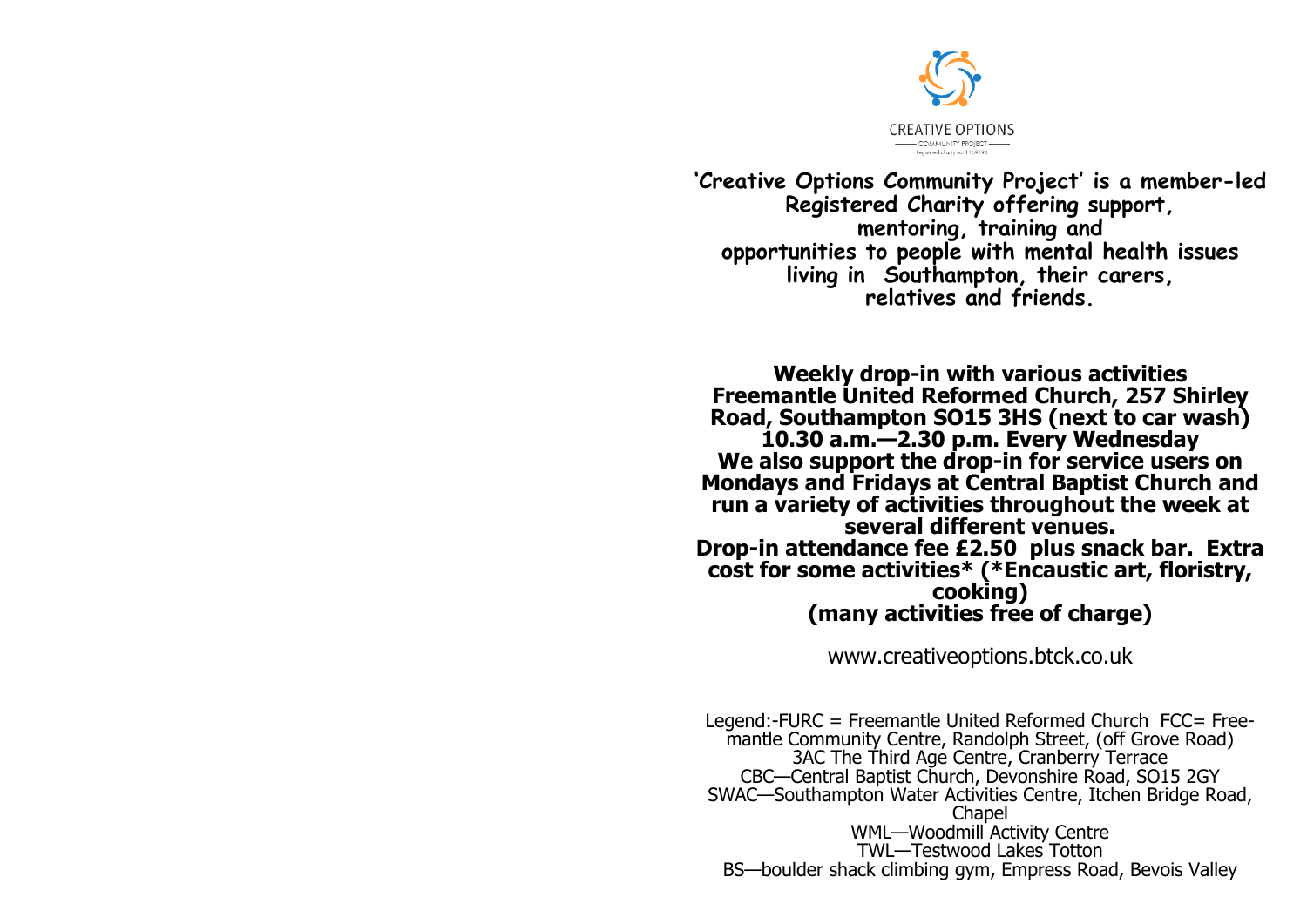Monday September 4th ' welcome back '! Photography and Computer Club with Gerard and Paul at Freemantle Community Centre 11.30 a.m.—1.30 p.m. £2.50 drinks available. 2 p.m. ' with a song in mind ' with Saire at the Third Age Centre, Cranberry Terrace—practicing for the ' keeping the hope ' day on Friday 8th. ( f ree of charge ) Monday evening ' sailing with sailability ' 6 p.m.—7 p.m. or 7.30 p.m.- 8.30 p.m. ( arrive early to help rig boats ) – contact

Adam.eyre@activenation.org.uk telephone 02380 915753 or see Julie Anstey to book. Must let them know by Monday morning please. Cost is £8.00 ( subsidy available of £4 from project during term-time )

Tuesday 5th September Optional walking group organised by Mental Health Team—meet at the Hawthornes Centre 11.45 a.m. 2 p.m.

Wednesday 6th September drop-in recommences at Freemantle United Reformed Church 10.30 a.m.—2.30 p.m. Format:- 10.30—11 a.m.—meet and greet. 11. 00 p.m.—11.30 p.m. quiz with prizes. 11 30 a.m.—12.30 p.m. 1st Wednesday in month— Member 's forum or Committee meeting (held bi-monthly) 12.30 p.m. activities commence. Other weeks activities commence at 11.30 a.m. and carry on through until 2.30 p.m. Lunch is available from 12 noon onwards £1.00 for a filled roll or a small plate of salad/quiche etc.,. Winter time soup available. 1.30 p.m. afternoon groups take place.

There are optional groups in the afternoons at 1.30 p.m.

Wednesday 6th September—see previous format for details

11.30 a.m. Member 's forum—nominations for a.g.m. please

12.30 p.m.— ' Creative ' option— ' make n ' mend with Karen Tait—sewing club making items for self or to sell, learning to hand or machine sew and/or do repairs. £1.00 per session for sewing club please unless bringing own material or working on alterations. Or card-making. ' active ' option—trip out to play badminton/sports or a walk ' social ' option—table games or choose own activity.1.30 p.m. social committee 2 00 p.m. fund-raising committee.

Thursday 7th September.11.30 a.m. onwards—sailing with ' Sailability ' available at TWL—catch No. 12 bus or arrange transport with friends. £5.00 each ( £2.00 subsidy from project—ask Project Leader )

**'Not staying in!'** is a social group who meet up to go out socially usually every other week on a Saturday. The group usually meet up and go somewhere on the bus together For details of when this is happening please contact Saire Herschel on 07585616204 saireherschel@gmail.com.

## Extra Mural Activities:-

Depending on funding we are hoping to be able to continue to provide some subsidy for extra-mural activities (sports)

Swimming:- available most weeks but will be arranged every other week from the drop-in. ( Shirley Pool phone 023 8078 1901 )

Sailing:-Will continue until the nights draw in (towards November) and will be available to members ' S ailability ' at SWAC contact

adam.eyre@activenation.org.uk or on 02380 915753 At Testwood Lakes contact 07510331792

Canoeing (and other activities i.e. archery) Woodmill Activity Centre ' P addleability ' on Saturdays contact Julie on 02380 915744 .

Rock-climbing—we are hoping to arrange two more introductory rock-climbing sessions at BS Those who have already been on an introductory course may book

themselves in for further sessions with the centre. Boulder shack ( Bevois Valley)

contact 023 8017 1808 to book.

Gym work—we are hoping to arrange group membership for Members following on from the meeting with Frank on 27th September (with Studio Red in Shirley)

To be confirmed:- Activities at Fairthorne Manor Special events/ Christmas—possible outing, & singing events

For details of the main programme of Creative Options please contact:- Michelle Emereau on 07784365892 emereau5@msn.com

For 'with a song in mind' and 'creative expressions' and all creative activities contact Saire on 0758616204 saireherschel@gmail.com

W.R.A.P. support group fortnightly on a Tuesday contact Michael at mj.jammy81@gmail.com

For all sports and extra-mural activities, floristry and cooking contact Julie on 07738681906

For women's group contact Frances on 07850189069

For 'knit and relax' contact Flori on flori fernandes@hotmail.com

For men's group contact Ramesh Keer on 07756148523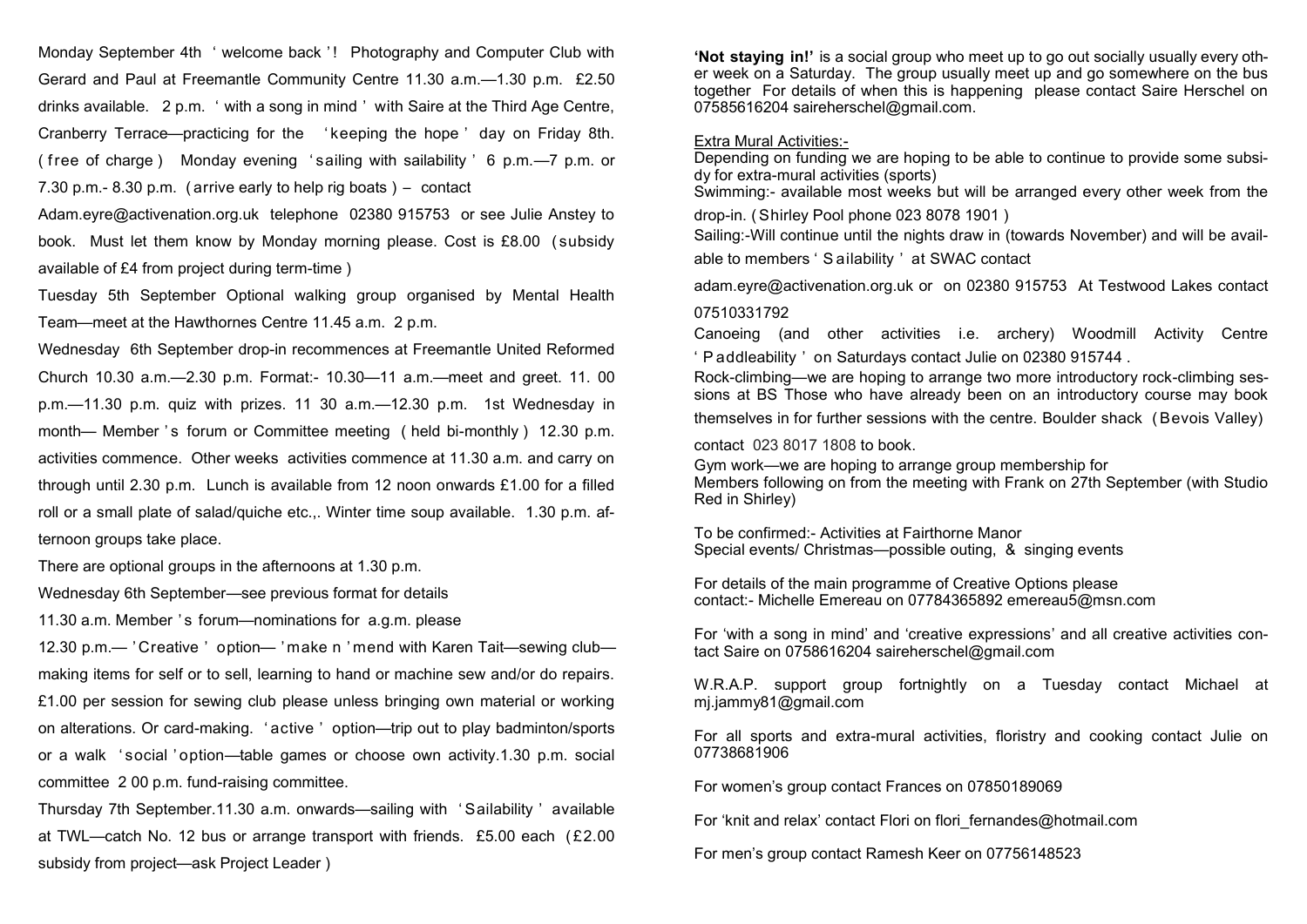Monday 11th December Camera Club meet at FCC 11.30 a.m. sharp (foc unless going out on a field trip on the minibus) 2 p.m. 'with a song in mind' with Saire at 3AC (foc) Tuesday 12th December walk on common organised by NHS Wednesday 13th December drop-in 10.30 a.m.— 2.30 p.m. at FURC Format as before. Activities from 11.30 a.m. 'creative' option- papercrafts and Christmas gifts 'active' option swim at Shirley Pool or walk 'social' option table games or choose own activity 1.30 p.m. music appreciation, Recovery Star with Michelle in Parlour Thursday 14th December women;'s group Christmas outing/get together- (time and venue to be confirmed\*) Friday 15th December 10.30 a.m.—12.30 p.m. Men's social group at CBC £1.50 2 p.m. 'creative expressions with Saire (foc) **Seasonal cookery with Julie (tbc)** Monday 18th December Photography and Computer Club at FCC 11.30 a.m.—1.30 p.m. with Gerard and Paul (last one of the term—tbc) 2 p.m. 'with a song in mind' seasonal singalong with Saire with mince-pies at 3AC (tbc) Tuesday 19th December walk on common organised by NHS Wednesday 20th drop-in at FURC 10.30 a.m.—2.30 p.m. Activities from 11.30 a.m. available:- 'Creative' options—Christmas floral arrangement/wreath with Julie (price to be confirmed) papercrafts or gifts 'active' option—sports or walk'social' option table games or choose own activity 1.30 p.m. healthy lifestyle club 2 00 p.m. relaxation Thursday 21st 'knit and relax' at 2.30 p.m. with Flori Friday 22nd December 10.30 a.m.-12.30 p.m. men's group at CBC £1.50 'creative expressions' with Saire at 2 p.m. Saturday 23rd December 'Not staying in!' social group—see Saire for details (tbc as near Christmas) Formal programme closed until week commencing 8th January 2018 To be confirmed:- date and venue of Christmas meal Venue for the women's outing

Date and venue for pre-Christmas trip

Seasonal cookery arrangements with Julie Anstey (tbc)

n.b. Frances will not be regularly available this term and is away the second week of September.

2.30 p.m. Women 's group at Central Baptist Church. £1.50 incl. refreshments. Also, preparing buffet for ' keeping the hope ' help needed—see Frances please.

Friday 8th September 'K eeping the Hope ' suicide awareness and prevention workshop 11 a.m.—4 p.m. Central Baptist Church. Open to everyone, people with lived experience, relatives, friends and professionals. Opportunities to network and discuss in an informal and supportive atmosphere. Information stalls, art, poetry, music and inter-active theatre and free buffet. Free entry ( by kind support of Southern Health Foundation Trust ) Men ' s group still available in the prayer room from 10.30 a.m. – 12.30 a.m.

Saturday 9th September ' paddleability ' at WML—book in advance please £3.00 per person. 02380 915744

Monday 11th September Camera Club meeting at FCC to go out to take photos together—no charge. Meet 11.30 a.m. sharp.

2 p.m. ' with a song in mind ' at the 3AC free of charge.

Monday evening sailing with ' sailability ' available—see previous details.

Tuesday 12th September a.m.—walk arranged by NHS—see previous details

Wednesday 13th September drop-in at FURC 10.30 a.m. – 12.30 p.m. Quiz at 11

a.m. followed by activities at 11.30 a.m. -; ' creative' option—Encaustic art with karen Tait \* ( £1.00 per person please )

Or card-making. ' active' option group swim at Shirley Pool next to FCC ( £4,40—£2.00 subsidy for all group members )

' s ocial ' option—table games or choose own activity

1.30 p.m. Music appreciation in hall, Recovery Star with Michelle in the Parlour.

Thursday 14th September—sailing with ' sailability ' at TWL from 11.30 a.m. on-

wards—£2.00 subsidy towards the £3.00 it costs—book with sailing organiser. 2.30

p.m. ' knit and relax ' with Flori at CBC £1.50 including refreshments

Friday 15th September Men 's social group 10.30 a.m. - 12.30 p.m. £1.50 at CBC

12.30 p.m. meal cookery with Emma £6.00 per person for two portions to take away

( £ 3.00 non-returnable deposit—please book )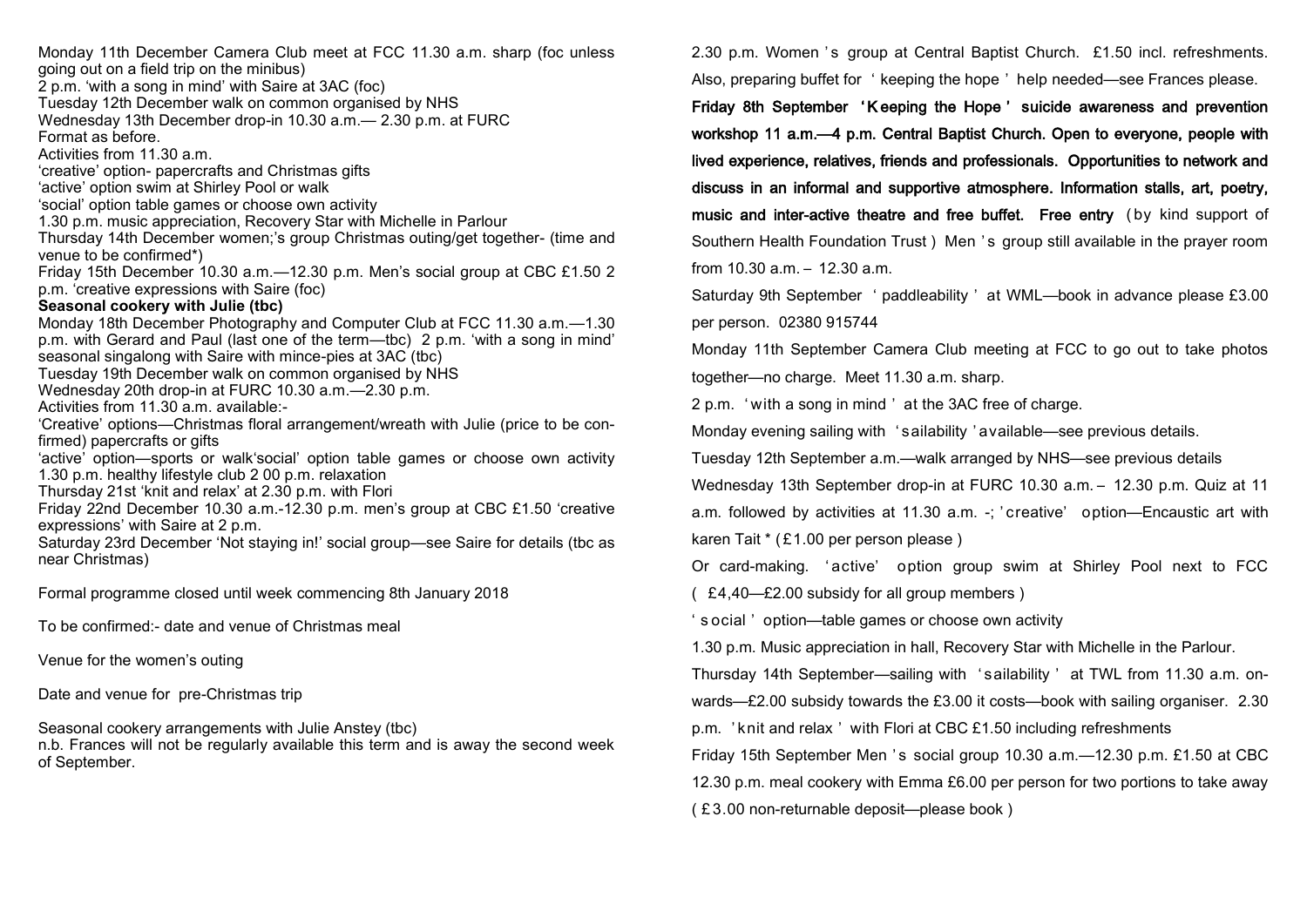2 p.m. ' Creative Expressions ' art club with Saire at CBC ( free of charge )

Saturday 16th September ' p addleability ' available see previous details

' N ot staying in! ' social group see Saire Herschel for details.

Monday 18th September Photography and Computer Club 11.30 a.m.—1.30 p.m. £2.50 with Gerard and Paul at FCC 2 p.m. ' with a song in mind ' with Saire at 3AC ( foc )

Monday evening sailing at SWAC available—see previous details

Tuesday 19th September walk on common arranged by NHS

W.R.A.P. support group at Central Baptist Church. Group to help people who have done their W.R.A.P. course ( wellness, recovery action planning £1.50 incl refreshments. ( details from mj.jammy81@gmail.com)

Wednesday 20th September drop-in at FURC—format as before.

11.30 a.m.— visiting speaker ( wellbeing ) tbc.

12.30 a.m. ' creative ' option— papercrafts

' active ' option—gardening club at Shirley Warren Action Church

' social ' option—table games or choose own activity.

1.30 p.m. Health lifestyle club 2.00 p.m. relaxation (in the parlour)

Thursday 21st September sailing with sailability available—see previous details

2.30 p.m. women's group at CBC £1.50 incl . Refreshments.

Friday 22nd September 10.30 a.m.—12.30 p.m. Men ' s social group at CBC £1.50

12.30 p.m. cake—baking with Emma £4.00 (£2.00 non-returnable deposit

please ) 2 p.m. ' Creative Expressions ' group with Saire ( foc )

Saturday 23rd September ' paddleability ' canoeing available—see previous details.

Monday 25th September Camera Club meet at 11.30 a.m. at FCC ( sharp ) ( free of charge unless on a field trip using the mini-bus when the cost will be confirmed) 2 p.m. ' with a song in mind ' at the 3AC ( foc )

Tuesday 26th September ' C apable Creatures ' Mental Health dog walk with Lise Marron—meet at Hawthornes 11. 45 a.m. £1.00

Wednesday 27th September drop-in at FURC 10.30 a.m.—12.30 p.m.11.30 a.m. visit of Frank from Studio Red to talk about the possibility of group gym membership

## Saturday 18th November Christmas fair at Shirley Warren—help needed on stall.

Monday 20th November Photography and Computer Club with Gerard and Paul meet 11.30 a.m.—1.30 p.m. £2.50 2 p.m. 'with a song in mind' at 3AC with Saire (foc) Tuesday 21st November walk on the common organised by NHS 2 p.m. W.R.A.P. support group CBC £1.50 Wednesday 22nd November drop-in at FCC 10.30 a.m.—12.30 p.m. Format as before. 11.30 a.m. onwards activities: 'creative' option—'make n' mend with karen Tait or papercrafts 'active' option swimming at Shirley Pool or other sports 'social' option table games or choose own activity 1.30 p.m. music appreciation in hall, Recovery Star with Michelle in the Parlour Thursday 23rd November 'knit and relax' with Flori at CBC £1.50 STePS support group for carers at St. James Church 6.30 p.m.—8 p.m. Friday 24th November 10.30 a.m.—12.30 p.m. Men's social group at CBC £1.50 2.p.m. 'creative expressions' with Saire (foc) **Seasonal Cookery with Julie**  Saturday 25th November 'Not staying in!' social group—see Saire for details. Monday 27th November Camera Club meet at FCC 11.30 a.m. with Gerard (free of charge unless a field trip in the minibus) 2 p.m. 'with a song in mind' at the 3AC with Saire Tuesday 28th 'Capable Creatures' dog walk with Lise Marron Wednesday 29th November drop-in at FURC 10.30 a.m.—12.30 p.m.. 'creative' options—'make n' mend with karen Tait (extra session to make up for session taken for pottery and Karen being away in September) or papercrafts 'active' option—swimming at Shirley pool or other sports or walk 'social' option—table games or choose own activity 1.30 p.m. communication group in the parlour Thursday 30th November 2.30 p.m. women's group at CBC £1.50 Friday 1st December 10.30 a.m.—12. 30 p.m. Men's social group 2 p.m. 'creative expressions' art club with Saire (foc) **Seasonal Cookery with Julie (tbc)** Monday 4th December Photography and Computer Club 11,30 a.m.– 12.30 p.m. at FCC £2.50 2 p.m. 'with a song in mind' with Saire at 3AC Tuesday 5th December walk on common organised by NHS 2 p.m. W.R.A.P. support group CBC £1..50 Wednesday 6th December drop-in at FURC 10.30 a.m.—12. 30 p.m. 11.30 a.m. committee meeting 12.30 p.m. activities:- 'creative' option 'make n' mend with karen Tait Or papercrafts, 'active' option—sports activity or walk, 'social' option table-games or choose own activity 1.30 p.m. social committee 1.30 p.m. social committee 2.00 p.m. fund-raising committee Thursday 7th December 2. p.m. 'knit and relax' with Flori at CBC £1.50 Friday 8th December 10.30 a.m.—12.30 p.m. Men's social group at CBC £1.50 2.p.m. 'creative expressions' with Saire (foc) Saturday 9th December 'Not staying in!' social group see Saire for details.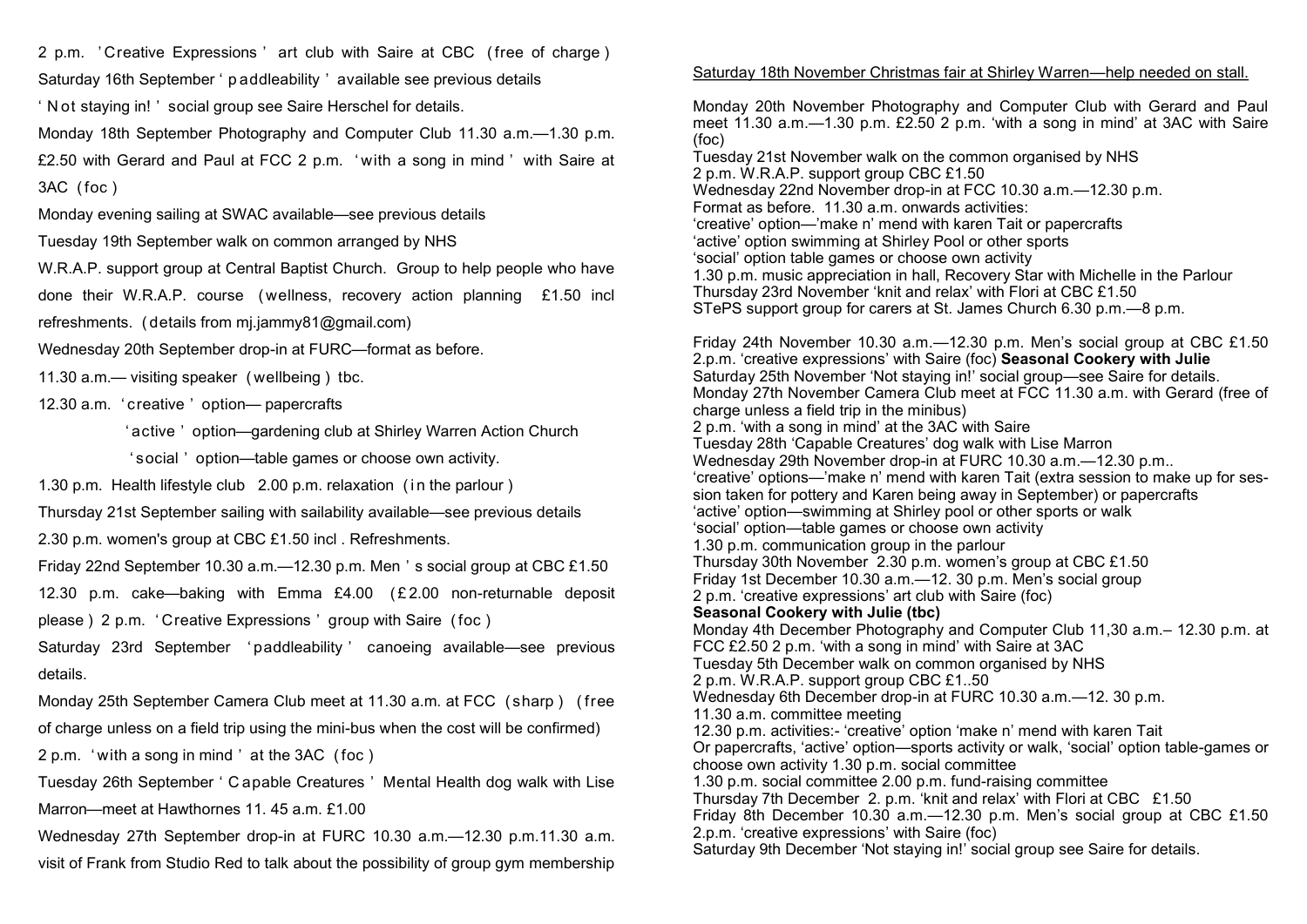Thursday 2nd November 2 .30 p.m. women ' s group at CBC £1.50

Friday 3rd November Men' s group 10.30 a.m.—12.30 p.m. at CBC

2 p.m. ' Creative Expressions ' art club with Saire

Monday 6th November 11. 30 a.m. Photography and Computer Club at FCC with

Gerard and Paul. 2 p.m. ' with a song in mind ' at 3AC with Saire ( foc ) Tuesday 7th November walk on common organised by NHS 2 p.m. W.R.A.P. support group at CBC £1.50

Wednesday 8th November drop-in at FURC 10.30 a.m.—2.30 p.m. Format as before—11.30 a.m. Member's forum 12.30 p.m. activities:- 'creative' - Encaustic art with Karen Tait (\*£100) or papercrafts 'active' option—sports activity or walk 'social' option table games or choose own activity 1.30 p.m. Music appreciation, Recovery Star with Michelle in Parlour Thursday 9th November 'knit and relax' with Flori at CBC £1.50 Friday 10th November Men's social group 10.30 a.m.—12.30 p.m. £1.50 **Meal cookery with Julie Anstey booking essential £6 (two portions) £3.00 nonreturnable deposit please (**2 p.m. 'creative expressions' art club with Saire (foc)

Saturday 11th November 'Not staying in!' social group see Saire for details.

## **Saturday 11th November evening :-**

**7 p.m. for 7.30 p.m. Murder Mystery fund-raising dinner for Creative Options at Brooke House Country Club at Botley. £25.00 per person Tickets £25.00 each for three course meal and drinks on arrival. Come to the premier of the film 'I'm your No. 1 fang!' and solve a dastardly murder that has taken place! - great fun - please promote amongst relatives and friends.** 

Monday 13th November Camera Club with Gerard meet at FCC 11.30 a.,m. sharp—free of charge unless a field trip with minibus 2 p.m. 'with a song in mind' with Saire at 3AC Tuesday 14th November walk on the common with the NHS Wednesday 15th November drop-in at FURC 10.30 a.m.—12.30 p.m. Format as before. Activities from 11.30 a.m.:- 'creative' option papercrafts 'wellbeing' option—making scrubs, hand-made soaps etc., for the fair 'active' option gardening club at Shirley Warren 'social' option—table games or choose own activity 1.30 p.m. healthy lifestyle club 2.00 p.m. relaxation (in the parlour) Thursday 16th November 2 p.m. women's group at CBC £1.50 Friday 17th November Men's group at CBC 10.30 a.m.—12. 30 p.m. **Seasonal cookery with Julie £4.00 to take cakes home**  2 p.m. 'creative expressions' art club with Saire (foc)

at Studio Red in Shirley.

11.30 a.m. onwards ' creative ' options ' make n' mend ' club ( £1.00 ) with volunteers ( Karen away ) or paper-crafts,

' a ctive ' option swim at Shirley Pool or walk

' s ocial ' option—table games or choose own activity

1.30 p.m. Music appreciation in the hall, Recovery star with Michelle in Parlour.

Thursday 28th September sailing available at TWL—see previous details. 2.30

p.m. ' knit and relax ' with Flori £1.50

STePS Carer 's Support Group 6.30 p.m. — 8 p.m. with Mary Charlton (supported

by Rethink ) St. James Methodist Church, St. James Road. ( foc )

Friday 29th September Men 's social group at CBC 10.30 a.m. - 2.30 p.m. 2 p.m.

' c reative expressions ' art club with Saire ( free of charge )

Saturday 30rh September ' p addleability ' available at WML—see details

' N ot staying in! ' social group—see Saire for details.

Monday 2nd October 11. 30 a.m. Photography and Computer Club with Gerard and Paul FCC £2.50 each, refreshments available. 2 p.m. ' with a song in mind' at 3AC with Saire

Tuesday 3rd October walk on the common organised by the NHS

2 p.m.. W.R.A.P. support group at CBC £1.50

Wednesday 4th October drop-in at FURC—format as before

11.30  $a.m.$  ' creative ' option 'make n ' mend with karen Tait  $(f.1.00)$  or paper-crafts

' a ctive ' option swim at Shirley pool ( subsidised by project ) or walk

' s ocial ' option—table games or choose own activity.

1.30 p.m. social committee 2.00 p.m. fund-raising committee in the parlour

Thursday 5th October sailing with ' sailability ' available at TWL—see details

2.30 p.m. women 's group at CBCF £1.50 incl. refreshments.

Friday 6th October Men 's group 10.30  $a.m. -12.30 p.m.$  at CBC £1.50

2 p.m. ' creative Expressions ' art club with Saire ( free of charge )